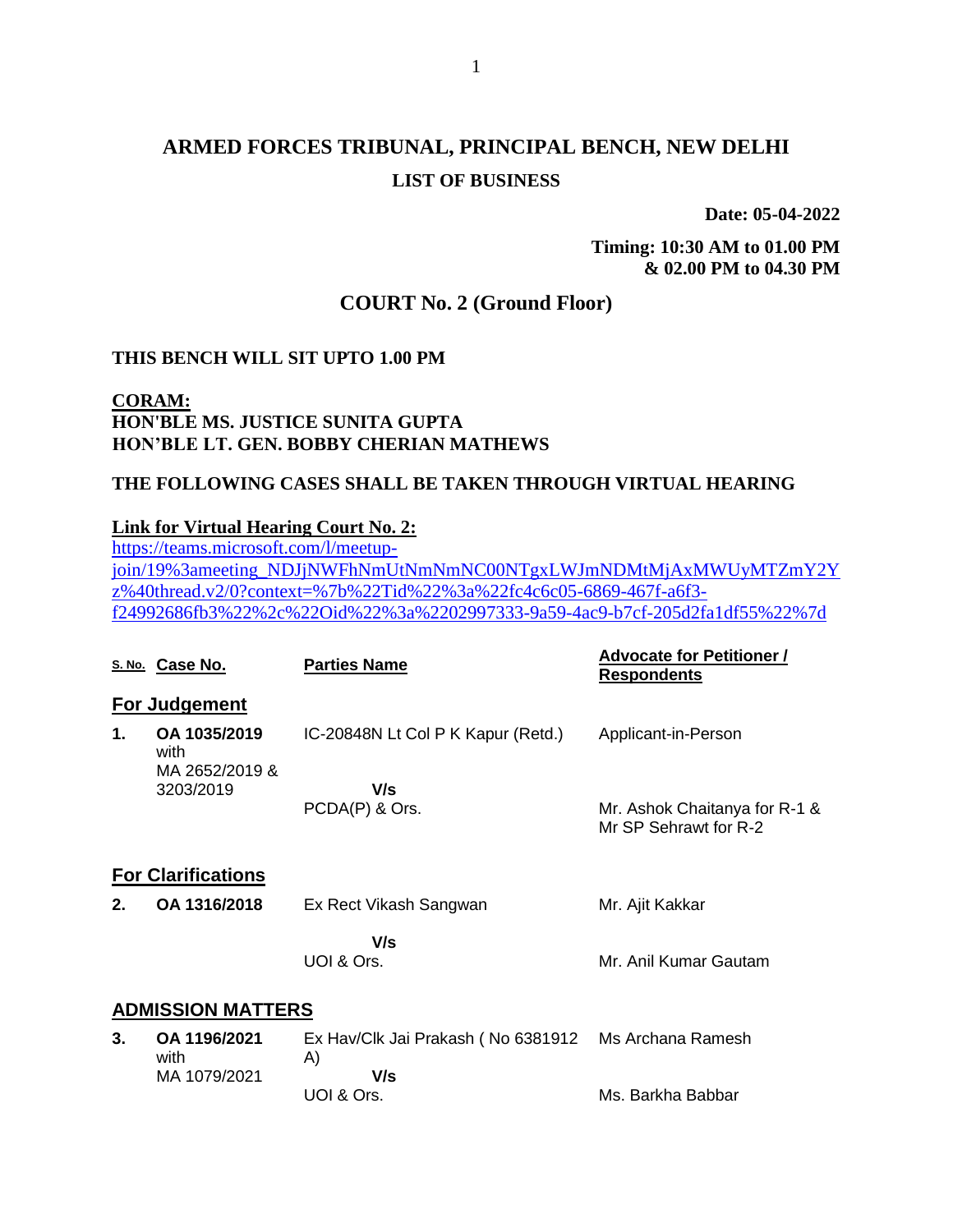**MA (EXECUTION) 4. MA 1664/2018** in OA 1157/2017 JV Sanctis Ex.ERA II (51586T)  **V/s** UOI & ORs Mr Virender Singh Kadiyan Mr. S D Windlesh **WITH 5. RA 63/2018** with MA 2042/2018 in OA 1157/2017 JV Sanctis Ex.ERA II (51586T)  **V/s** UOI & Ors Mr Virender Singh Kadian Mr. S D Windlesh **6. MA 2504/2019** in OA 710/2019 Maj Pankaj Kulshrestha (Retd) (IC-48138M)  **V/s** UOI & Ors Ms Sangeeta Tomar Ms Barkha Babbar & Mr. Ranesh Kumar **7. MA 461/2020** in OA 791/2015 Ex Hav Rajesh Kumar (No 13972350)  **V/s** UOI & Ors Mr AK Trivedi Mr. Ashok Chaitanya **8. MA 746/2020** in OA 1569/2018 JC 165711-H Ex Sub Maj Bharat Singh Mr Virender Singh Kadian  **V/s** UOI & Ors Mr. Satya Ranjan Swain **WITH 9. MA 2198/2020** in OA 1569/2018 Ex Sub Maj Bharat Singh (165711H)  **V/s** UOI & Ors Mr Virender Singh Kadian Mr Satya Ranjan Swain **10. MA 1128/2020** in OA 264/2014 Ex Lt. R. L. Yadav & Anr  **V/s** UOI & Anr Mr S S Pandey & Associates Mr. Anil Gautam **11. MA 1149/2020** in OA 123/2014 Sep Jai Chand (3173003-N)  **V/s** UOI & Ors. Ms. Archana Ramesh Mr. Satya Ranjan Swain **12. MA 2169/2020** in OA 245/2019 Ex JWO Satyanarayan Bellary (No 233327-R)  **V/s** UOI & Ors Mr Manoj Kr Gupta Mr. Shyam Narayan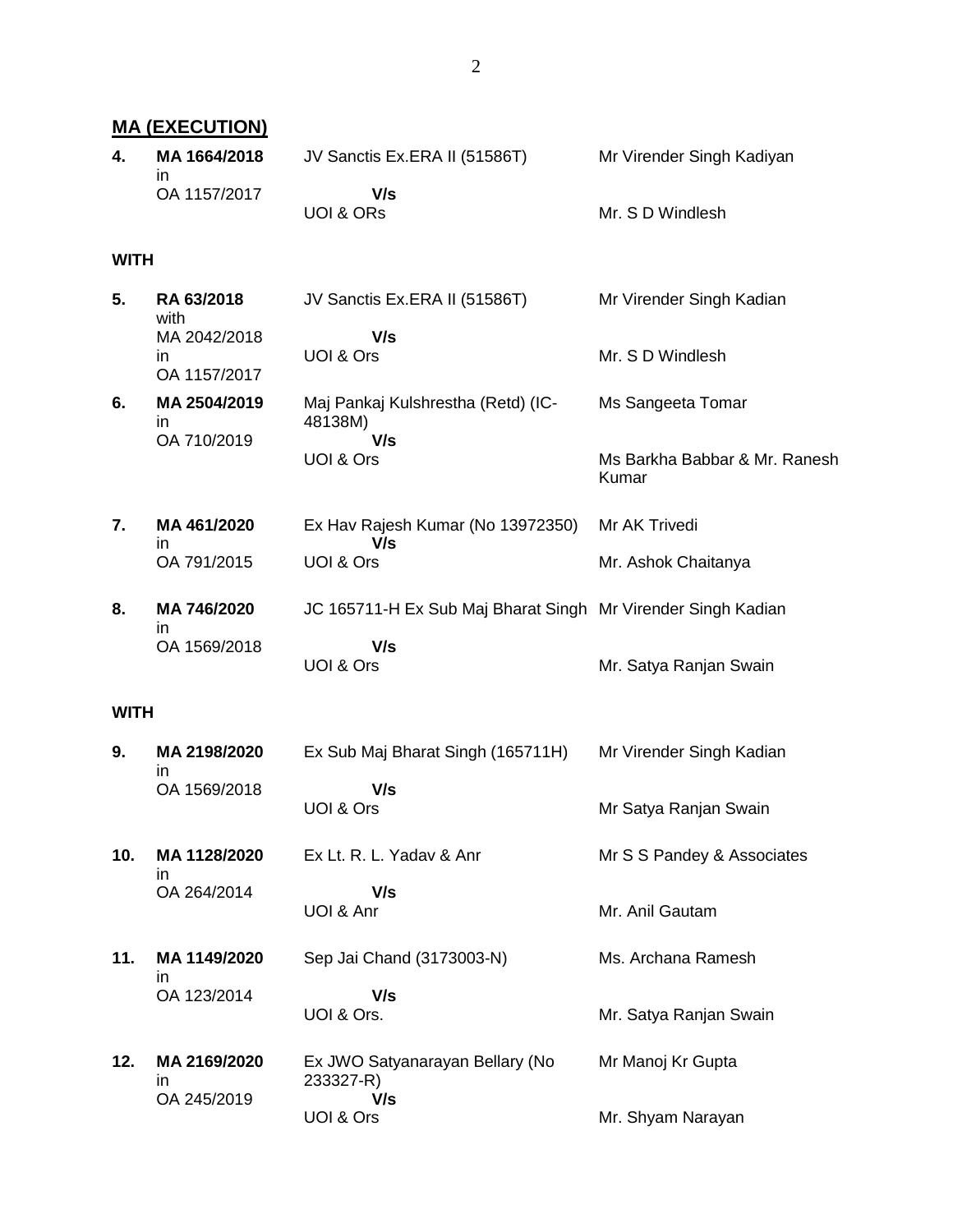| 13. | MA 1238/2021 | JC 338317 X Sub Sanjaya Yadav | Mr SS Pandey & Associates |
|-----|--------------|-------------------------------|---------------------------|
|     | OA 45/2016   | V/s                           |                           |
|     |              | UOI & Ors                     | Mr. Prabodh Kumar         |

| 14. | MA 2804/2021<br>& MA 755/2022 | Sub (JENE) Sheeju A (JC-377798-L) | Mr SS Pandey & Associates |
|-----|-------------------------------|-----------------------------------|---------------------------|
|     | ın                            | V/s                               |                           |
|     | OA 2070/2017                  | UOI & Ors                         | Mr. Arvind Patel          |

## **MA (OTHERS)**

| 15. | MA 1460/2019<br>ın | No 1473309H Ex Sep Durga Prasad<br>Satapathy | Mr. JP Sharma & Associates |
|-----|--------------------|----------------------------------------------|----------------------------|
|     | OA 11/2017         | V/s<br>UOI & Ors                             | None                       |
|     |                    |                                              |                            |

| 16. | MA 815/2022<br>ın | JWO Shubh Karan (Retd) (722729-R) | Mr Bipin Bihari |
|-----|-------------------|-----------------------------------|-----------------|
|     | OA 4/2021         | V/s                               |                 |
|     |                   | UOI & Ors                         | Mr V S Tomar    |

## **RAs**

| 17 <sub>1</sub> | RA 11/2022<br>ın<br>OA 19/2017 | Ex Sigmn Madan Prasad Sinha<br>$(14284544-X)$ | Mr U S Maurya   |
|-----------------|--------------------------------|-----------------------------------------------|-----------------|
|                 |                                | V/s<br>UOI & Ors                              | Mr Arvind Patel |

# **PART HEARD**

| 18. | OA (Appeal)<br>1978/2019<br>with | Ex Sep Surendra Singh<br>(No.149367752M) | Mr. Ajit Kakkar  |
|-----|----------------------------------|------------------------------------------|------------------|
|     | MA 2854/2019 &                   | V/s                                      |                  |
|     | 2677/2021<br>(OA (Appeal)        | UOI & Ors.                               | Mr Shyam Narayan |

## **Pleadings Complete**

1/2019 (RB,Jaipur)

| 19. OA 918/2019<br>with | Col BK Chhimwal (Retd) (IC 39043 L) Mr VS Kadian & Mr KR Verma |                  |
|-------------------------|----------------------------------------------------------------|------------------|
| MA 1563/2019            | V/s<br>UOI & Ors.                                              | Ms Suman Chauhan |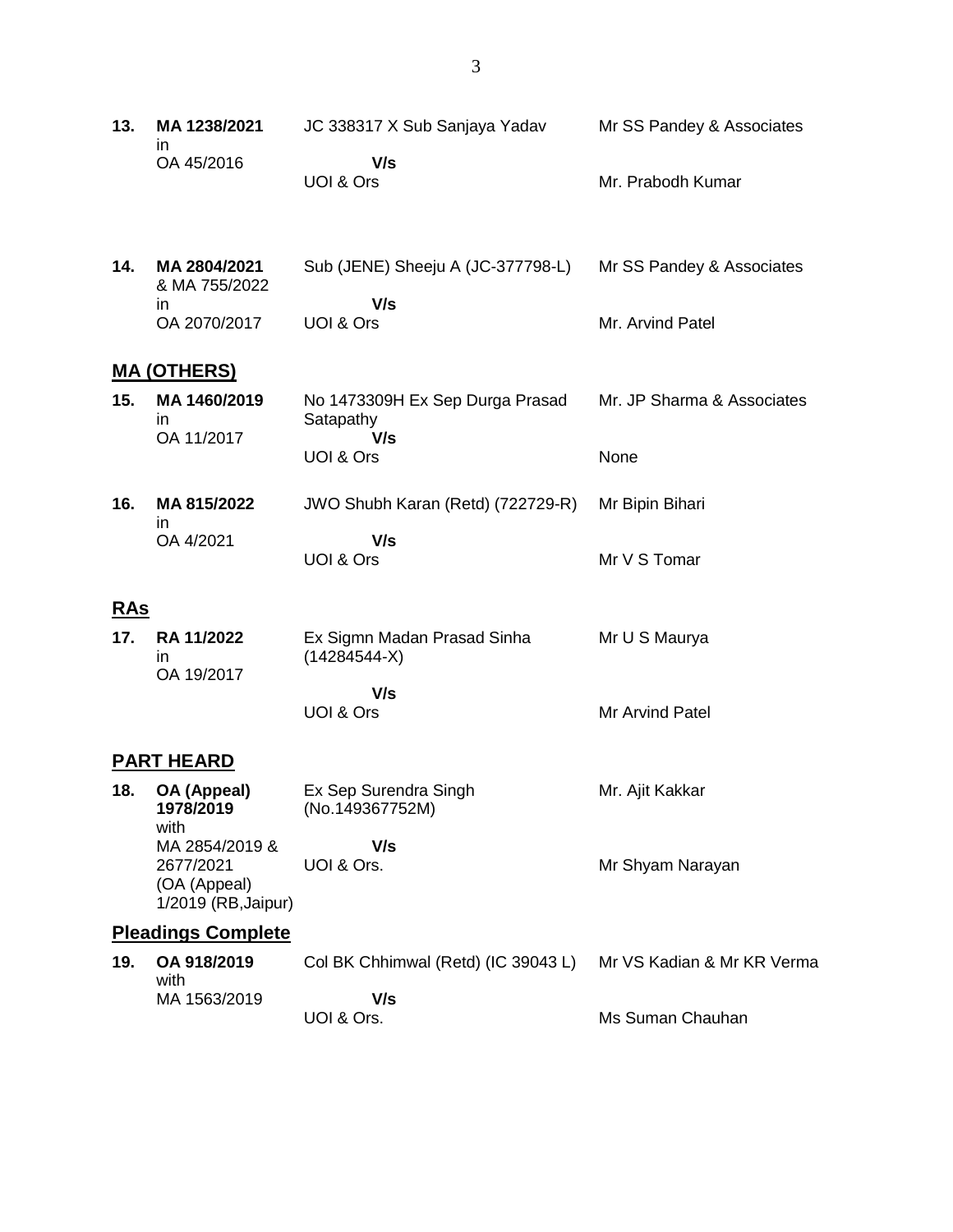## **THIS BENCH WIL ASSEMBLE AT 2 PM**

### **CORAM:**

### **HON'BLE MS. JUSTICE SUNITA GUPTA HON'BLE LT. GEN. P.M. HARIZ**

### **THE FOLLOWING CASES SHALL BE TAKEN THROUGH PHYSICAL HEARING**

|    | S. No. Case No.          | <b>Parties Name</b>    | <b>Advocate for Petitioner /</b><br><b>Respondents</b> |
|----|--------------------------|------------------------|--------------------------------------------------------|
|    | <b>FOR FINAL HEARING</b> |                        |                                                        |
| 1. | OA 369/2010              | Ex. Maj. V. S. Chauhan | Mr Mohan Kumar                                         |
|    |                          | V/s<br>UOI & Ors.      | Mr Harish V Shankar                                    |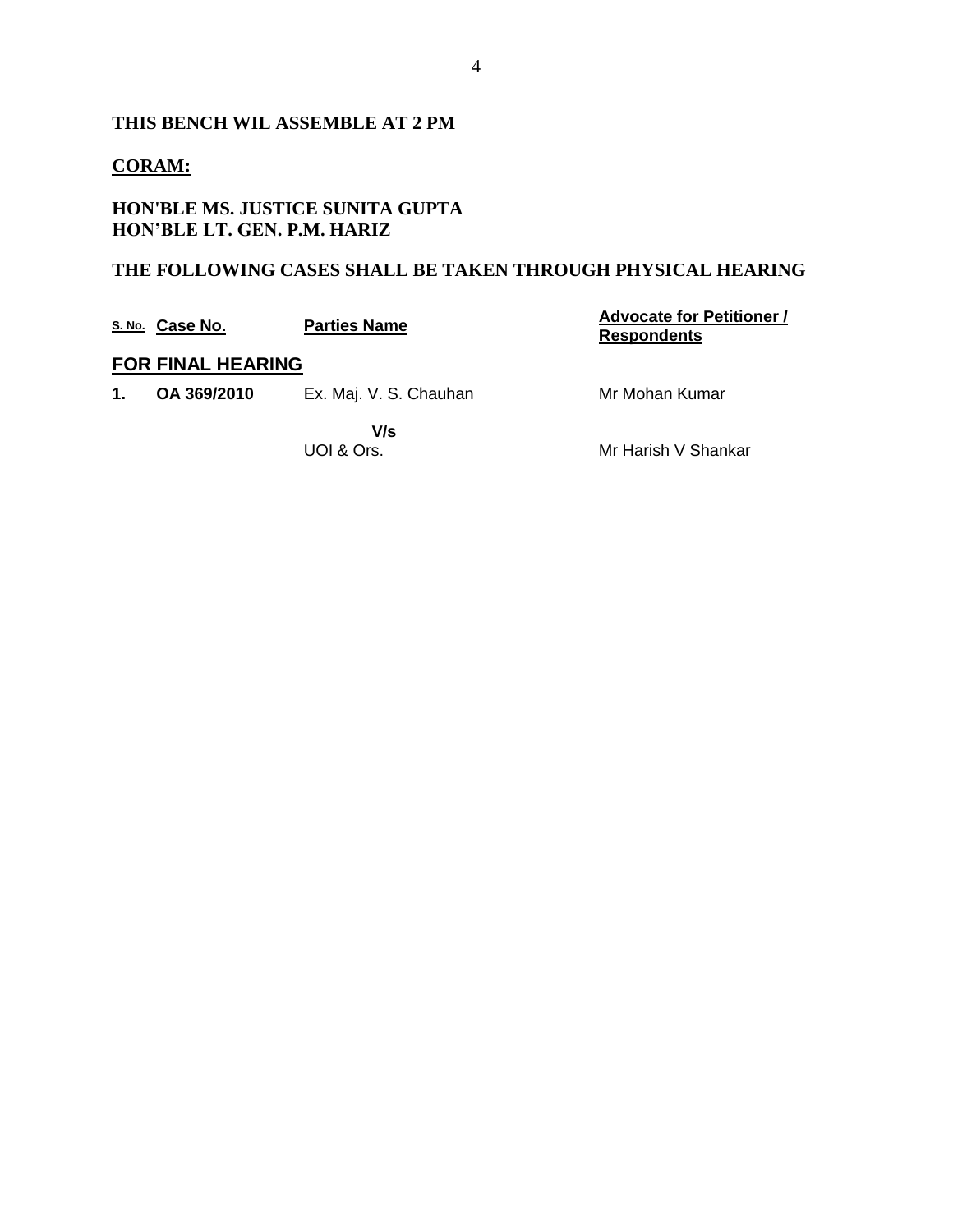# **ARMED FORCES TRIBUNAL, PRINCIPAL BENCH, NEW DELHI LIST OF BUSINESS**

**Date: 05-04-2022**

**Timing: 10:30 AM to 01.00 PM & 02.00 PM to 04.30 PM**

### **COURT No. 3 (First Floor)**

#### **THIS BENCH WILL ASSEMBLE AT 11.00 AM**

**CORAM: HON'BLE MS. JUSTICE ANJANA MISHRA HON'BLE LT. GEN. P. M. HARIZ**

#### **THIS MATTER SHALL BE TAKEN THROUGH VIRTUAL HEARING**

#### **Link for Virtual Hearing Court No. 3:**

[https://teams.microsoft.com/l/meetup](https://teams.microsoft.com/l/meetup-join/19%3ameeting_ODYwMzBkOWQtODc5MC00YjYwLTliMDktODBiNTVkODc5ZmU5%40thread.v2/0?context=%7b%22Tid%22%3a%22fc4c6c05-6869-467f-a6f3-f24992686fb3%22%2c%22Oid%22%3a%2202997333-9a59-4ac9-b7cf-205d2fa1df55%22%7d)[join/19%3ameeting\\_ODYwMzBkOWQtODc5MC00YjYwLTliMDktODBiNTVkODc5ZmU5%](https://teams.microsoft.com/l/meetup-join/19%3ameeting_ODYwMzBkOWQtODc5MC00YjYwLTliMDktODBiNTVkODc5ZmU5%40thread.v2/0?context=%7b%22Tid%22%3a%22fc4c6c05-6869-467f-a6f3-f24992686fb3%22%2c%22Oid%22%3a%2202997333-9a59-4ac9-b7cf-205d2fa1df55%22%7d) [40thread.v2/0?context=%7b%22Tid%22%3a%22fc4c6c05-6869-467f-a6f3](https://teams.microsoft.com/l/meetup-join/19%3ameeting_ODYwMzBkOWQtODc5MC00YjYwLTliMDktODBiNTVkODc5ZmU5%40thread.v2/0?context=%7b%22Tid%22%3a%22fc4c6c05-6869-467f-a6f3-f24992686fb3%22%2c%22Oid%22%3a%2202997333-9a59-4ac9-b7cf-205d2fa1df55%22%7d) [f24992686fb3%22%2c%22Oid%22%3a%2202997333-9a59-4ac9-b7cf-205d2fa1df55%22%7d](https://teams.microsoft.com/l/meetup-join/19%3ameeting_ODYwMzBkOWQtODc5MC00YjYwLTliMDktODBiNTVkODc5ZmU5%40thread.v2/0?context=%7b%22Tid%22%3a%22fc4c6c05-6869-467f-a6f3-f24992686fb3%22%2c%22Oid%22%3a%2202997333-9a59-4ac9-b7cf-205d2fa1df55%22%7d)

|    | S. No. Case No.                    | <b>Parties Name</b>                             | <b>Advocate for Petitioner /</b><br><b>Respondents</b> |
|----|------------------------------------|-------------------------------------------------|--------------------------------------------------------|
|    | <b>ADMISSION MATTERS</b>           |                                                 |                                                        |
| 1. | OA 2341/2021                       | SL - 03411 K Lt Col K Ramaraj (Retd)            | Mr Rajiv Manglik                                       |
|    |                                    | V/s<br>UOI & Ors.                               | Mr Rajeev Kumar                                        |
| 2. | OA 109/2022<br>with<br>MA 684/2022 | Wg Cdr Ankur Choudhary (28705-F)<br>F(P)        | Mr Ajit Kakkar & Associates                            |
|    |                                    | V/s<br>UOI & Ors.                               | None                                                   |
| 3. | OA 480/2022                        | Ex Sep Rohit Gujran (2511359 W)                 | Mr Virender Singh Kadian                               |
|    |                                    | V/s<br>UOI & Ors.                               | Ms. Barkha Babbar                                      |
| 4. | OA 631/2022<br>with                | Ex Nk (DSC) Promod Chandra Pandey<br>(4168576K) | Mr Ajeet Yadav & Mr Banvendra<br>Singh Gandhar         |
|    | MA 797/2022                        | V/s<br>UOI & Ors.                               | None                                                   |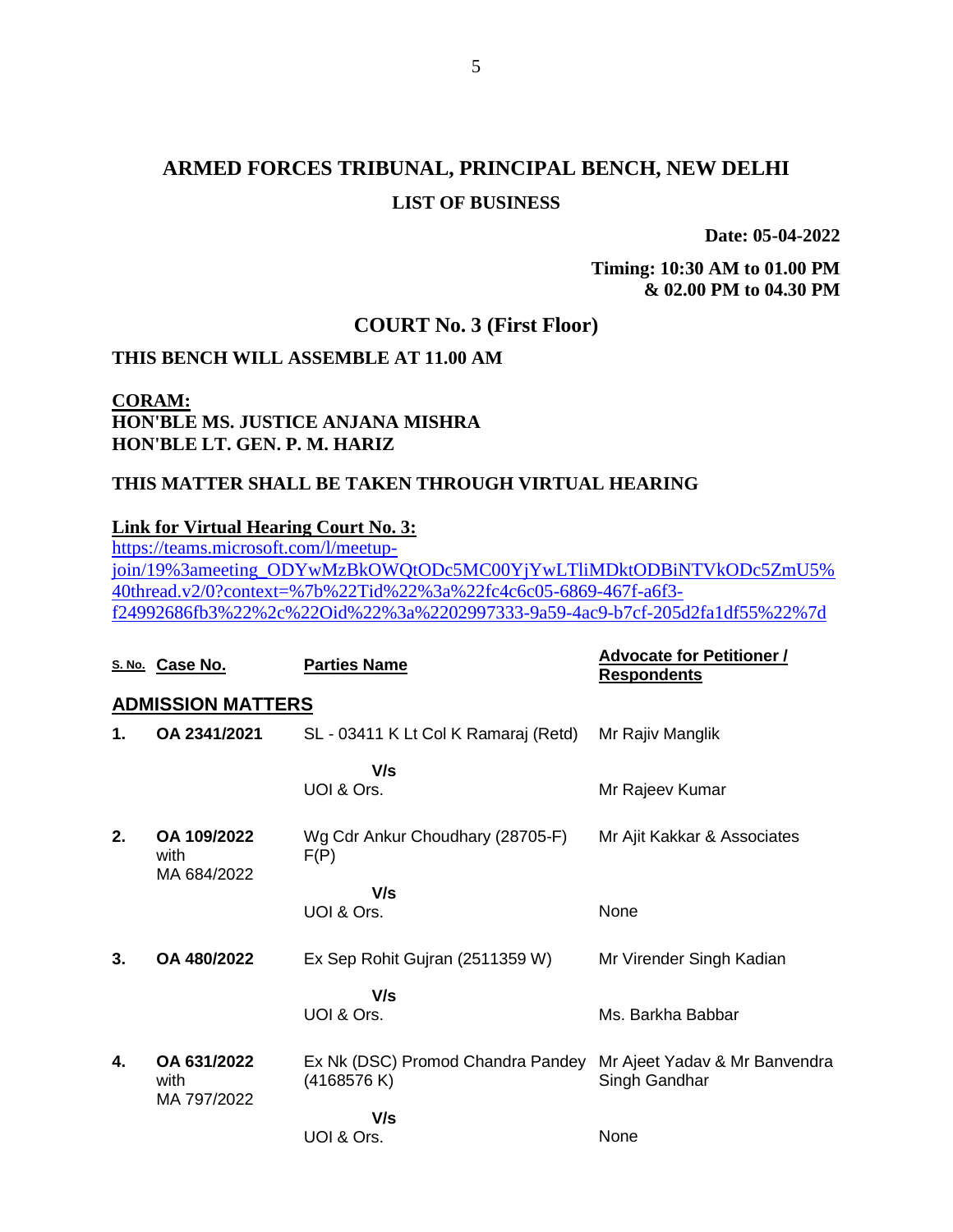| 5.  | OA 633/2022                          | MWO (HFO) Kapil Deo Singh (Retd)<br>674377-F              | Mr Raj Kumar                |
|-----|--------------------------------------|-----------------------------------------------------------|-----------------------------|
|     |                                      | V/s<br>UOI & Ors.                                         | None                        |
| 6.  | OA 634/2022<br>with<br>MA 807/2022   | Ex LSA Mritunjay Kumar Singh<br>$(133888 - T)$            | Mr Ajit Kakkar & Associates |
|     |                                      | V/s<br>UOI & Ors.                                         | None                        |
| 7.  | OA 635/2022<br>with<br>MA 808/2022   | Roshni Devi W/O Late Nk Balbir Singh<br>Maan (10466267-A) | Mr Ajit Kakkar & Associates |
|     |                                      | V/s<br>UOI & Ors.                                         | None                        |
| 8.  | OA 637/2022<br>with                  | Ex Nk Gajraj Singh (4058593-F)                            | Mr Virender Singh Kadian    |
|     | MA 809/2022                          | V/s<br>UOI & Ors.                                         | None                        |
| 9.  | OA 639/2022<br>with                  | Ex Nk Vijender Pal (No 4189563 A)                         | Mr Ajit Kakkar & Associates |
|     | MA 811/2022                          | V/s<br>UOI & Ors.                                         | None                        |
| 10. | OA 642/2022<br>with<br>MA 820/2022 & | Ex MWO (HFL) Brijesh Kumar<br>(637910-R) & Ors.           | Mr Aruni Poddar             |
|     | 821/2022                             | V/s<br>UOI & Ors.                                         | None                        |
| 11. | OA 643/2022                          | Ex PO EL (P) Rajinder Kumar                               | Mr Ved Prakash & Devendra   |
|     |                                      | $(213730-A)$                                              | Kumar                       |
|     |                                      | V/s<br>UOI & Ors.                                         | None                        |
| 12. | OA 644/2022                          | Cdr Sudhir Kumar (Retd) (70244W)                          | Mr Prashant Vaxish          |
|     |                                      | V/s<br>UOI & Ors.                                         | None                        |
| 13. | OA 650/2022<br>with                  | (JC 339169 K) Sub Chetna Ram (Retd) Mr Kritendra Tiwari   |                             |